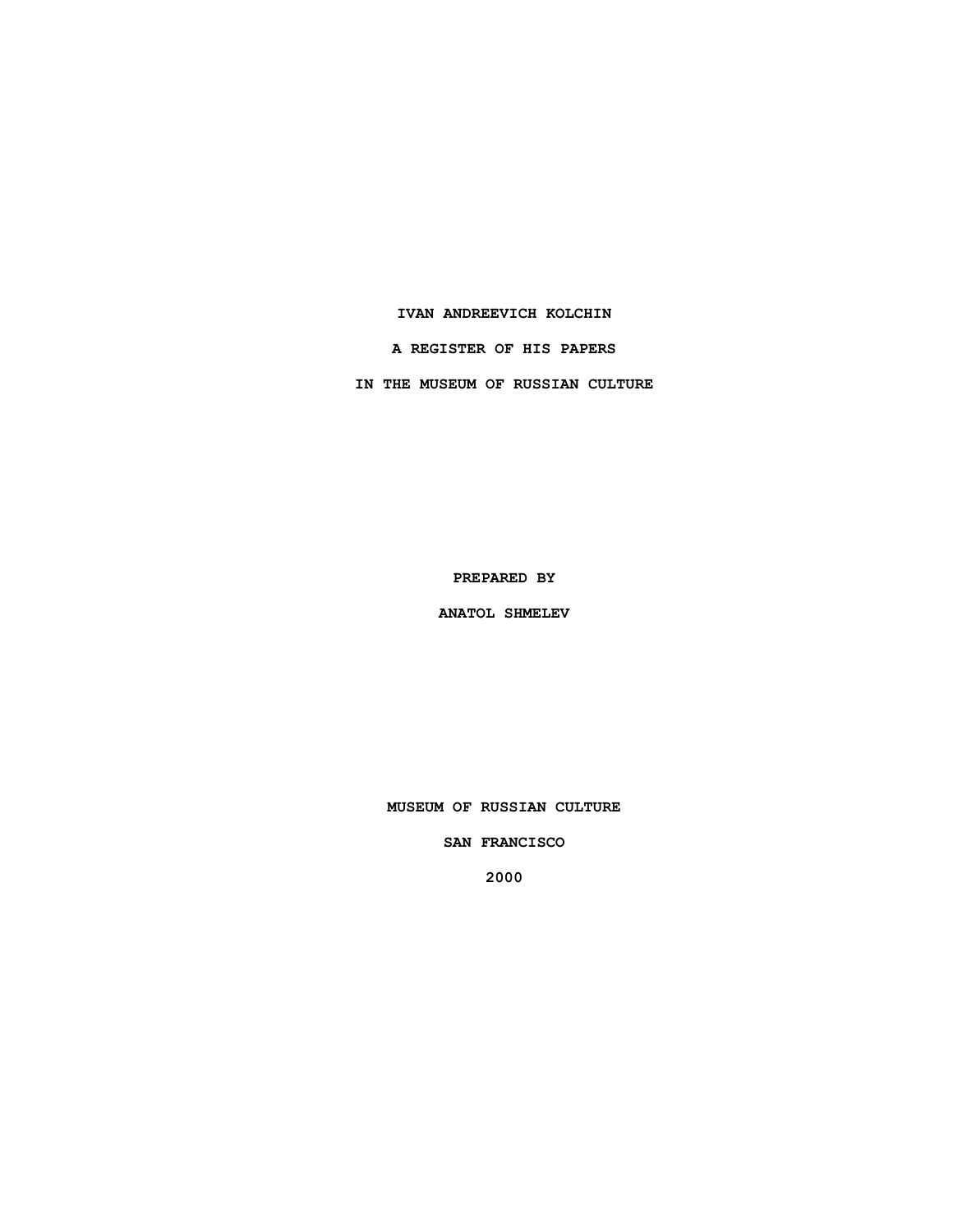## **BIOGRAPHICAL NOTE**

### **IVAN ANDREEVICH KOLCHIN**

| 1893 August 1 | Born, Kalinino, Viatskaia quberniia, Russia                          |
|---------------|----------------------------------------------------------------------|
| 1910          | Choir director, St. Nicholas church, Slobodsk,<br>Russia             |
| 1912-1917     | Student, University of Kazan', Russia                                |
| 1921-1936     | Choir director, St. Aleksei church, Mojiagou, China                  |
| 1935-1940     | Choir director, St. Nicholas church, Shanghai, China                 |
| 1940-1962     | Choir director, Holy Trinity Cathedral, San<br>Francisco, California |
| 1967          | Died, San Francisco, California                                      |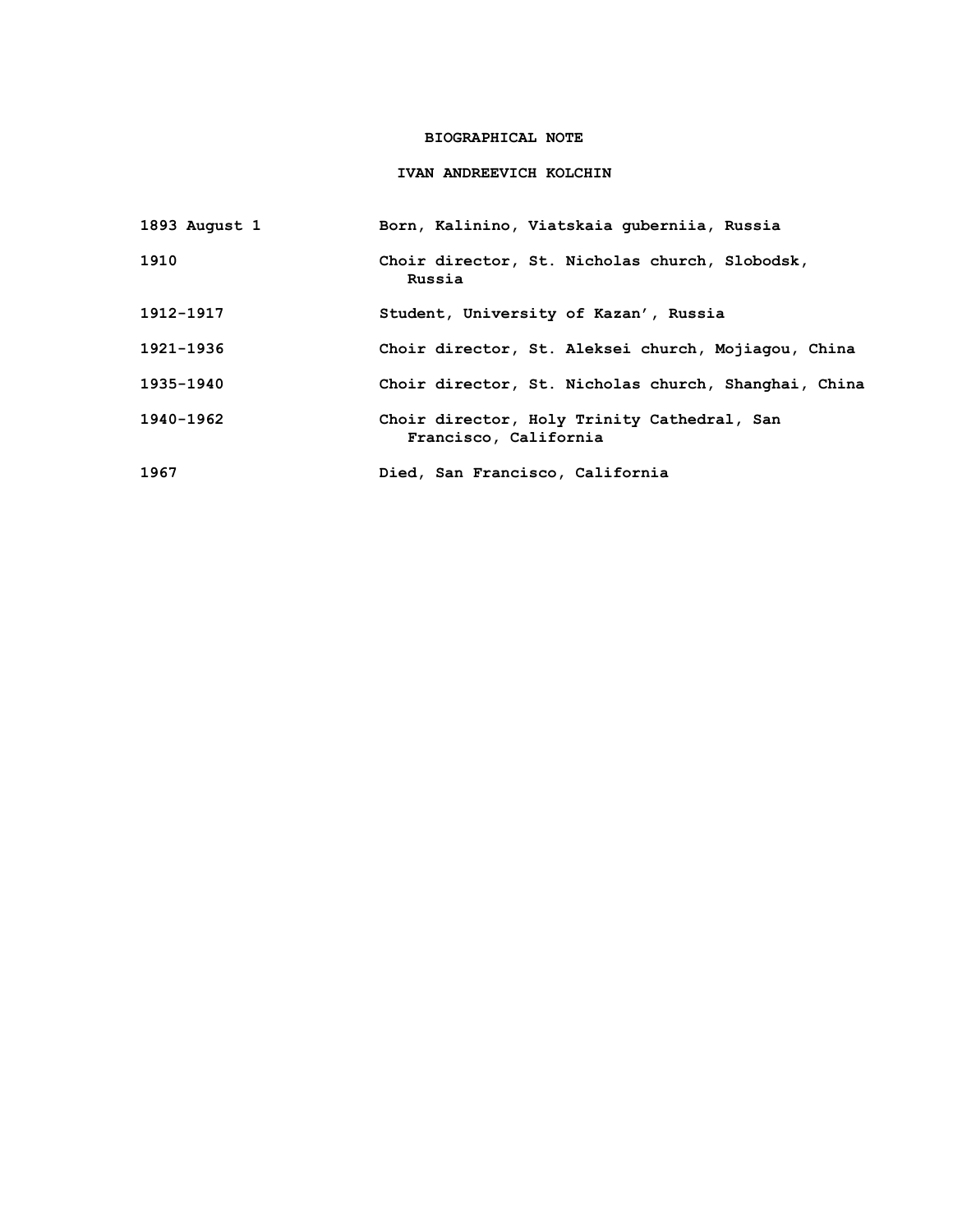### **SCOPE AND CONTENT NOTE**

#### **IVAN ANDREEVICH KOLCHIN PAPERS**

**This collection consists of clippings, correspondence, scrapbooks and other materials relating to the musical career of Ivan Andreevich Kolchin. Kolchin was a noted church choir director in Kazan', Russia, Harbin and Shanghai, China, and San Francisco, California, as well as director of a Russian male vocal ensemble and music instructor. His performances drew large audiences and he was considered one of the preeminent émigré conductors.**

**Detailed processing and preservation microfilming for these materials were made possible by a generous grant from the National Endowment for the Humanities and by matching funds from the Hoover Institution and Museum of Russian Culture. The grant also provides depositing a microfilm copy in the Hoover Institution Archives. The original materials and copyright to them (with some exceptions) are the property of the Museum of Russian Culture, San Francisco. A transfer table indicating corresponding box and reel numbers is appended to this register.**

**The Hoover Institution assumes all responsibility for notifying users that they must comply with the copyright law of the United States (Title 17 United States Code) and Hoover Rules for the Use and Reproduction of Archival Materials.**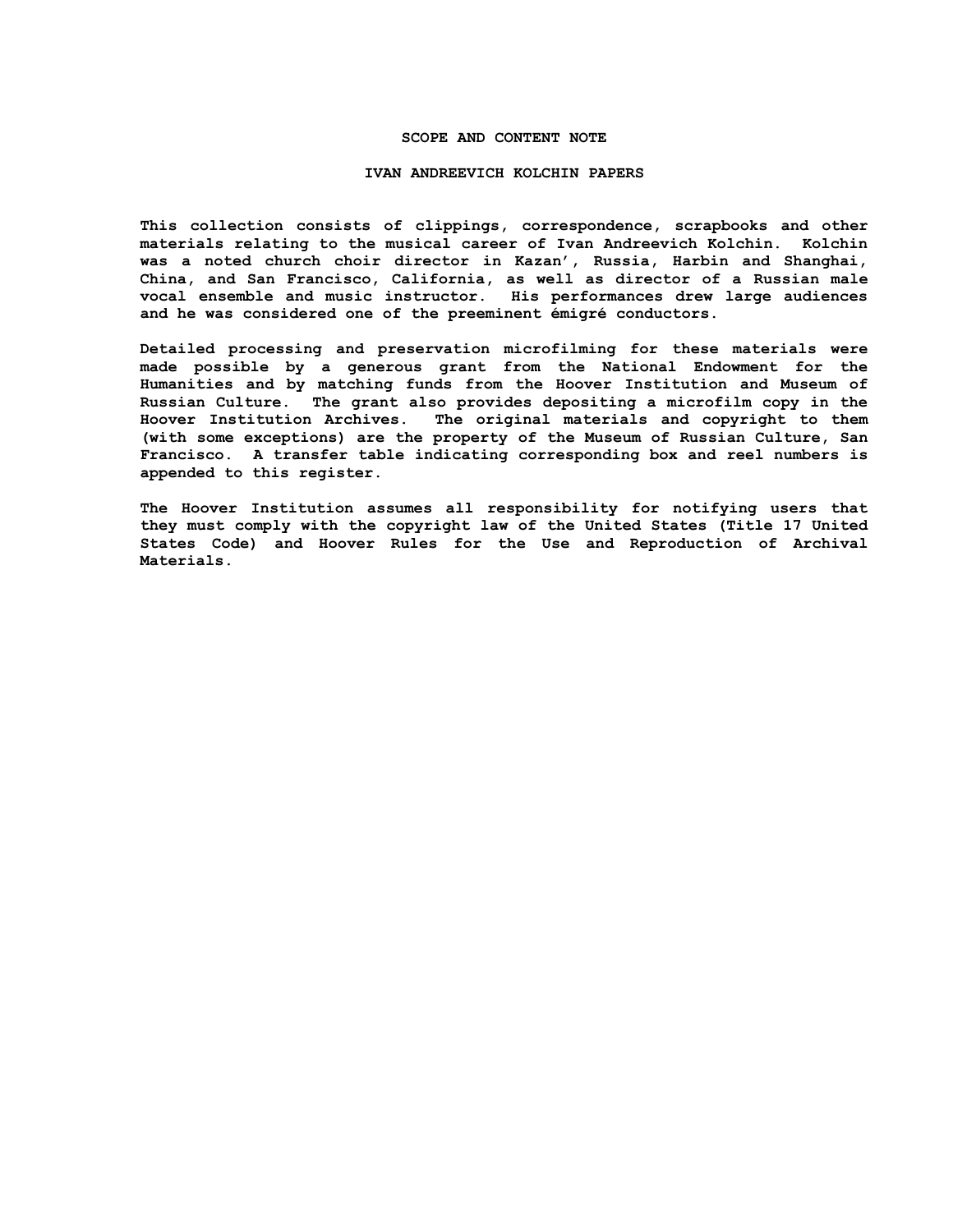### **REGISTER**

# **IVAN ANDREEVICH KOLCHIN PAPERS**

**SERIES DESCRIPTION:**

| Box Nos        | Series                                                                                                                                                                 |
|----------------|------------------------------------------------------------------------------------------------------------------------------------------------------------------------|
| $1 - 2$        | BIOGRAPHICAL FILE, 1900-1967. Certificates of<br>appreciation, clippings, concert programs, scrapbooks and<br>other materials arranged alphabetically by physical form |
| $\overline{2}$ | CORRESPONDENCE, 1929-1962. Arranged alphabetically by<br>correspondent                                                                                                 |
| $\overline{2}$ | PHOTOGRAPHS, 1933-1940. Nine photographs and<br>reproductions                                                                                                          |
| 3              | OVERSIZE FILE, 1920s-1962. Addresses and posters<br>advertising Kolchin's concerts, arranged alphabetically by<br>physical form                                        |